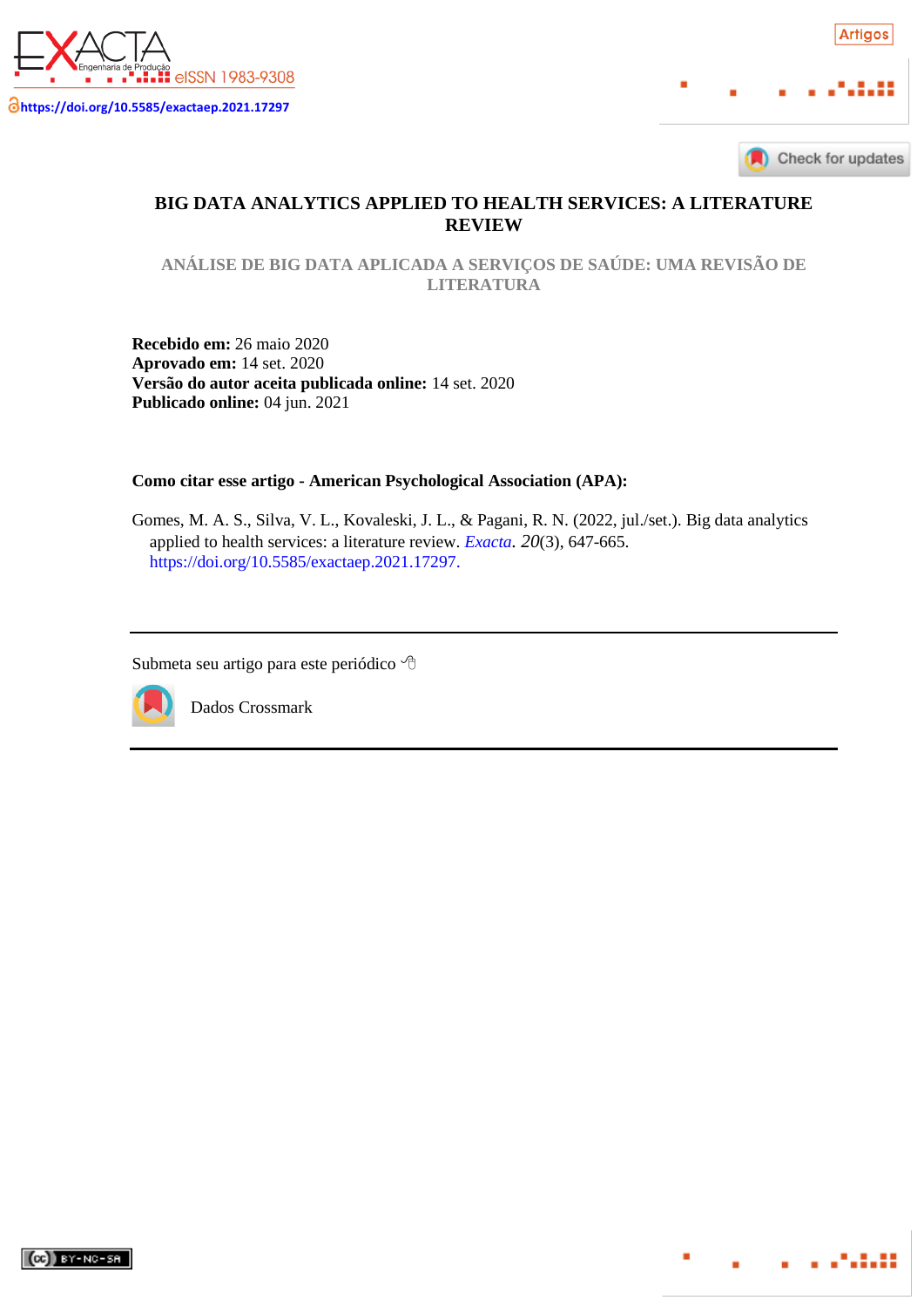



# BIG DATA ANALYTICS APPLIED TO HEALTH SERVICES: A LITERATURE REVIEW

*ANÁLISE DE BIG DATA APLICADA A SERVIÇOS DE SAÚDE: UMA REVISÃO DE LITERATURA* 

**[M](https://orcid.org/0000-0003-2325-6132)yller Augusto Santos Gomes**<sup>1</sup> **D** Vander Luiz da Silva<sup>2</sup>  $\mathbf{D}$ [J](https://orcid.org/0000-0003-4232-8883)oão Luiz Kovaleski<sup>3</sup> <sup>I</sup> Regina Negri Pagani<sup>4</sup>

**1** PhD candidate. in Production Engineering Universidade Tecnológica Federal do Paraná – UTFPR Ponta Grossa, Paraná - Brasil .<br>|-[myller@unicentro.br](mailto:myller@unicentro.br)

<sup>2</sup> Msc. in Production Engineering Universidade Tecnológica Federal do Paraná - UTFPR Ponta Grossa, Paraná - Brasil [luizvnder@gmail.com](mailto:luizvnder@gmail.com)

<sup>3</sup> PhD in Industrial Instrumentation Universidade Tecnológica Federal do Paraná - UTFPR Ponta Grossa, Paraná - Brasil [kovaleski@utfpr.edu.br](mailto:kovaleski@utfpr.edu.br)

<sup>4</sup>Ph.D in Production Engineering Universidade Tecnológica Federal do Paraná - UTFPR Ponta Grossa, Paraná - Brasil [reginapagani@utfpr.edu.br](mailto:reginapagani@utfpr.edu.br)

 Recebido em: 26 maio 2020 ֕ **Aprovado em:** 14 set. 2020

Abstract: The purpose of this study is to understand the concepts and evolution of big data analytics applied to health services, considering activities that involve the diagnosis, treatment, and management of the patient. The literature review, consulting the databases Science Direct, Scopus and Web of Science and employing the keywords health analytics and big data analytics with no time restrictions, found papers that approach, specifically, the use of big data analytics in the context of healthcare, represented by examples and related analyses. Time and decision-making appear as actions developed by both the information technology team and the clinical team, may consider variables such as cost, time, decision, and functional structure performance as the main determining factors aligned with corporate strategy. This work expects to foster research on aspects of public health, in addition to considering the concern with the survival of affected people.

Keywords: Big data analytics. Health services. Health analytics. Technology transfer.

Resumo: O objetivo deste estudo é compreender os conceitos e a evolução da análise de big data aplicada aos serviços de saúde, considerando as atividades que envolvem o diagnóstico, tratamento e manejo do paciente. A revisão da literatura, consultando as bases de dados Science Direct, Scopus e Web of Science e empregando as palavras-chave health analytics e big data analytics sem restrições de tempo, encontrou trabalhos que abordam, especificamente, o uso de big data analytics no contexto da saúde, representados por exemplos e análises relacionadas. O tempo e a tomada de decisão aparecem como ações desenvolvidas tanto pela equipe de tecnologia da informação quanto pela equipe clínica, podendo considerar variáveis como custo, tempo, decisão e desempenho da estrutura funcional como os principais determinantes alinhados à estratégia corporativa. Este trabalho espera fomentar pesquisas sobre aspectos da saúde pública, além de considerar a preocupação com a sobrevivência das pessoas afetadas.

Palavras-chave: Análise de big data. Serviços de saúde. Análise de saúde. Transferência de tecnologia.



 $(G)$  BY-NC-SA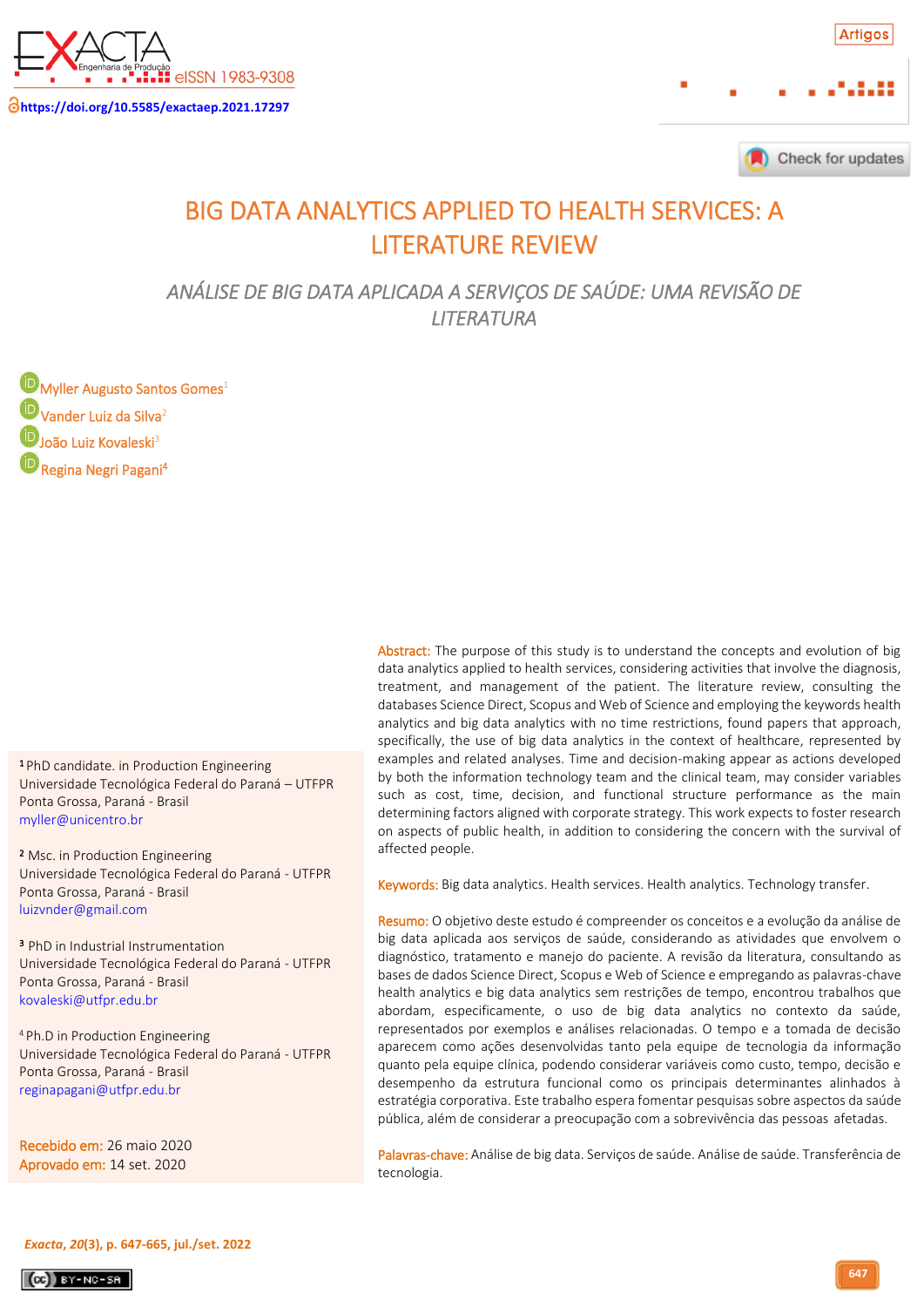### 1 Introduction

Organizational contexts, especially environments containing a large and often-overlooked volume of data and information, require techniques and tools capable of analyzing and interpreting this volume of data so as to improve the performance of certain activities. Known as big data, this computer science problem has been widely discussed and employed, giving a real meaning to information storage (Shafqat et al, 2020).

Volume, variety, velocity and veracity are the defining characteristics of big data applications (Moutselos; Kyriazis; Maglogiannis, 2018; Oussous et al, 2018). The public health context, the reach and coverage of the Single Health System, and the private clinics, laboratories, and specialized centers produce a large volume of data and information that may be employed in predictive analyses that aim for strategic decision-making.

The research problem is to understand the concepts and evolution that surround health analytics based on big data analytics, whose data management and interpretation may generate several challenges related to size, format, heterogeneity, and sample incongruity Zhou et al, (2019), allowing for interpretations represented by knowledge and expressed as decision-making actions in patient treatment and management.

### 2 Big data

Collecting and handling big data is a challenge but also an opportunity for an in-depth analysis, with an economic perspective, of the emerging problems in healthcare (Moutselos; Kyriazis; Maglogiannis, 2018).

Several authors define and elucidate the concept of big data. In the view of Manjika (2011), it is a data set whose size is beyond the capacity of the traditional tools of data storage with initiatives of collecting, storing, managing, and analyzing possibilities of information extraction. The literature often defines big data in terms of data size, generally big and multidimensional as its central characteristics (Emani, Cullot, Nicolle, 2015).

Big data requires significant resources and robust methods and technologies that are capable of cleaning, processing, analyzing, protecting, and providing granular access to big, evolving data sets from different providers and institutions. It is directly influenced by emerging technologies like cloud computing and internet of things (Oussous et al, 2018).

Moreover, the aforementioned authors point out that the nature of the data treated by big data solutions is structured, that is, data from which information or knowledge can be obtained directly, yet unstructured and semi-structured data can be susceptible to analysis for extracting information,

 $(Ge)$  BY-NC-SA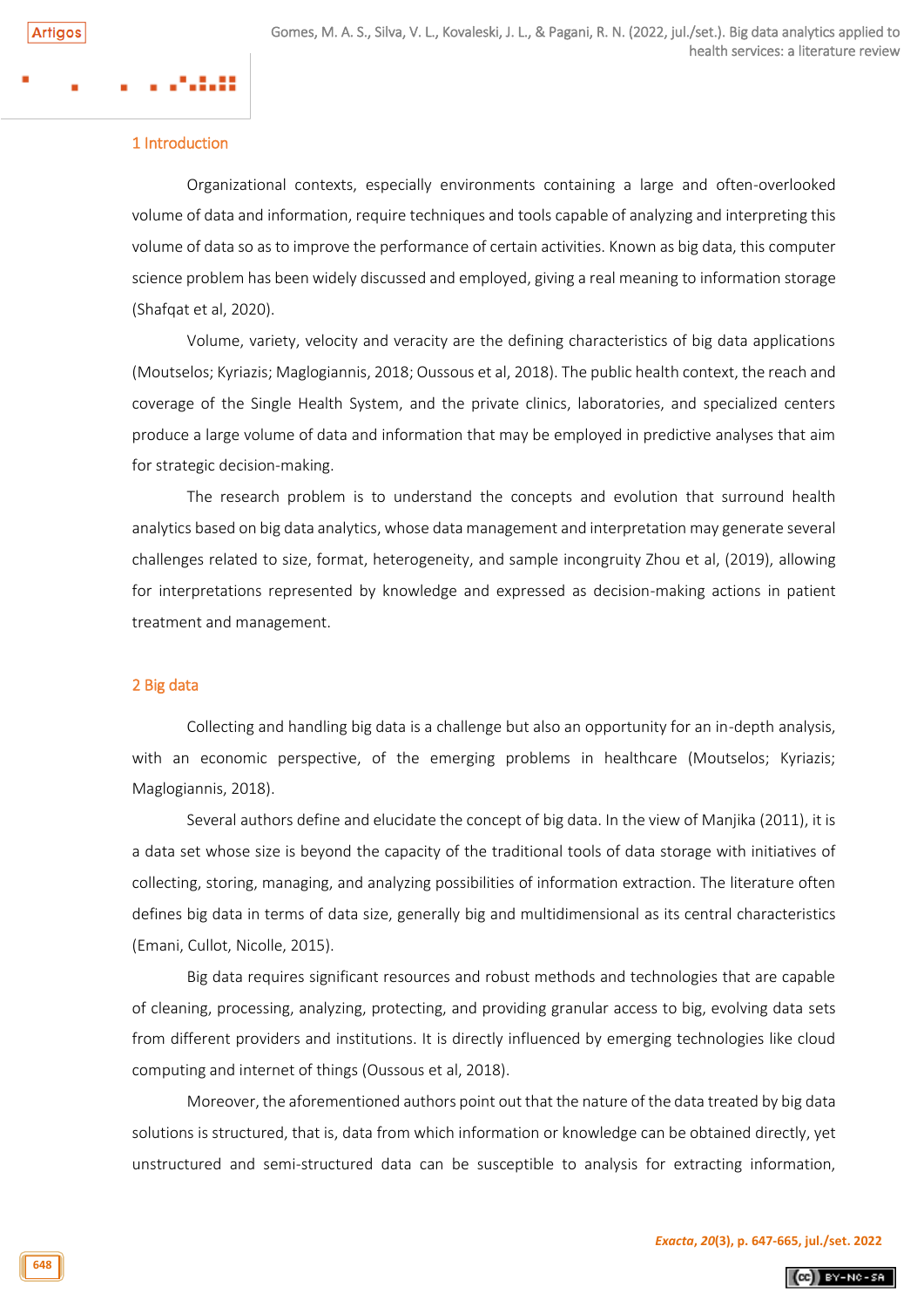highlighting its heterogeneity. Nevertheless, due to their complex nature, traditional tools of business intelligence cannot be superior to big data applications.

Big data is characterized by the volume, seeing that digital data are continuously generated by different information technology devices and their growth is extremely accelerated, illustrating the velocity. These data need to be processed to extract relevant information and construct insights. Finally, it is characterized by the variety, due to the heterogeneous nature of the data (Oussous et al, 2018).

Authors like Gandomir and Haider (2015) present other characteristics that concisely define big data:

Vision: Definition of a goal; Verification: Data processed according to specifications; Validation: Fulfillment of the goal; Value: Pertinence of the information; Complexity: Evolution and relationship of the data; Immutability: It may be permanent, as long as it is managed.

Due to their characteristics and processing methods, big data applications present high hardware and software requirements. Seeing that the actions of collecting, integrating, and storing represent challenges in data management, it is essential to have a reliable process of information extraction and significantly lower defenses in order to ensure efficiency (Emani, Cullot, Nicolle, 2015).

Given this complexity, the challenge of dealing with big data lies in making it manageable, that is, facilitating the extraction of reliable information for an acceptable cost, moment in which the aggregation of data from different encoded sources entail efficiency gains in terms of storage, access, management, and security (Oussous et al, 2018).

With that understanding, the next steps will explore how big data analytics based on analytical techniques allows achieving significant findings that may reveal noteworthy strategic conditions in management, operations, businesses, and especially sustainable competitive advantages.

### 3 Health analytics through big data analytics

Linking health analytics to big data applications may contribute to the collective knowledge, track the results of prevention-based strategies, and improve the efficiency in patient management. This context, overlooked by managers, engineers, and policy-makers, may represent an avenue to be explored in healthcare (Moutselos; Kyriazis; Maglogiannis, 2018).

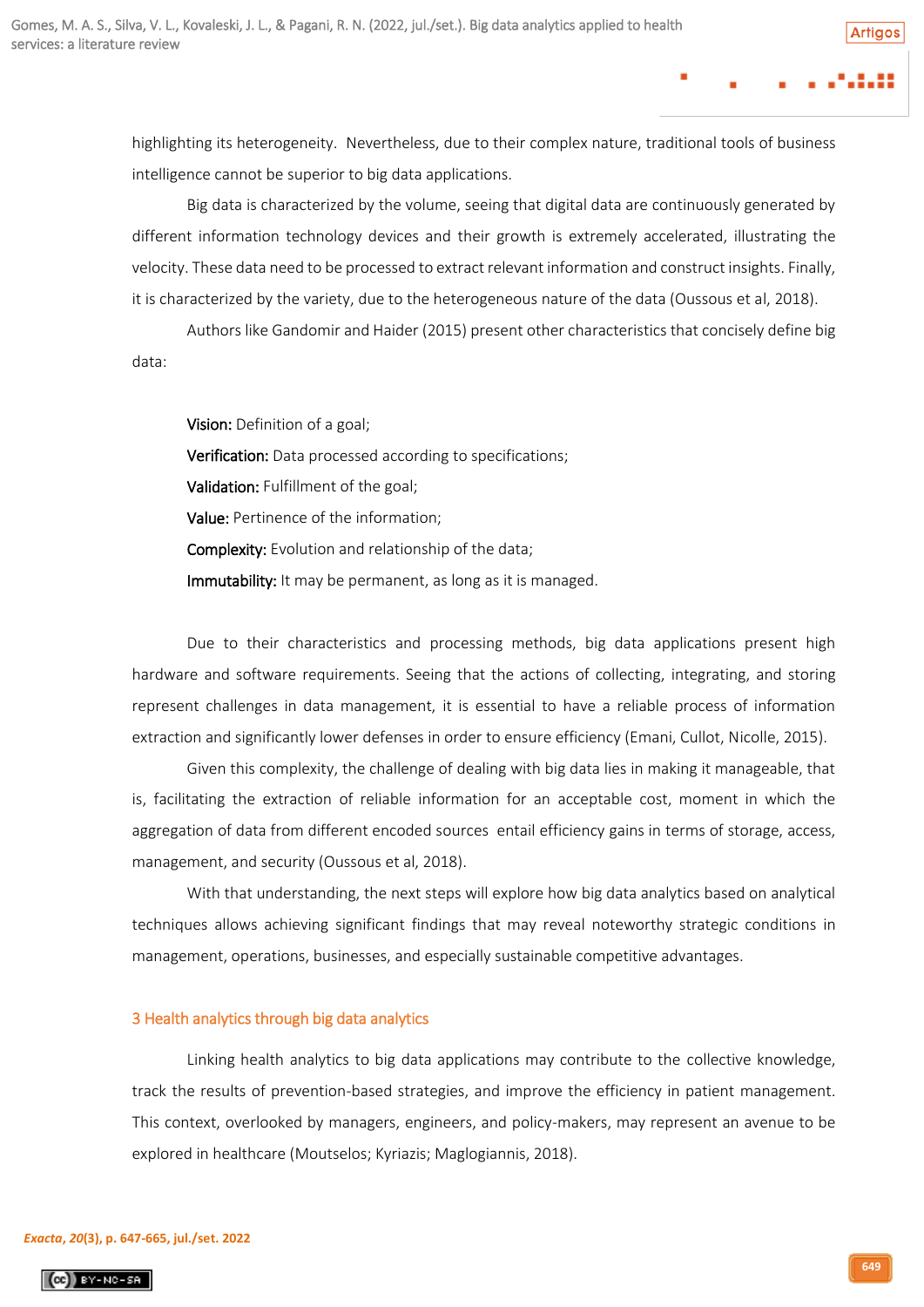The big data generated in the context of health analytics may represent a way to personalize services, constantly seeking efficiency (Nambiar et al, 2013). Starting from different, heterogeneous data sources, the analyses show that the beneficial conditions are remarkable, such as the adjustment of online medical prescriptions, adaptation of health plans to the population's symptoms, evolution of diseases, enhancements in hospital treatments and operations, besides the reduction of healthcare expenses (Oussous et al, 2018).

Analytical techniques lead to big data analytics, whose range of tools and storage resources may contribute to its development. The authors Emani, Cullot and Nicolle (2015) point to a few techniques that stand out due to data variety:

- Association rules: seeking relationships between entities
- Machine learning: learning complex patterns and making intelligent, machine-based decisions
- Data mining: developing statistical combinations, machine learning, and database management
- Cluster analysis: employed in unsupervised machine learning, its purpose is to divide the data into smaller groups with the same set of still-unknown characteristics
- Crowdsourcing: employed in the collection of data, metadata, and/or resources seeking to enhance the current data semantics
- Text analytics: analyzing large collections of texts to extract information, with the possibility of use for topic modeling, with the question-answer relation.

Besides the analytical techniques, the term analytics gathers data from management information systems, operational research, and statistics (Galetsi; Katsaliaki, 2019).

Notably, interested parties (including doctors, patients, healthcare organizations, governments, and universities) are in some way invested in maximizing the potential of big data-based health analytics. However, due to the lack of qualified professionals, they often resort to data management automation from other organizations, which hinders quick responses to existing demands (Galetsi; Katsaliaki, 2019).

In addition to the hardware and software requirements, health analytics through big data analytics requires qualified professionals capable of integrating data from several sources and applying the analytical techniques that allow information extraction.

### 4 Methodology

The systematic review of the literature uses the adequacy of the Prisma and Methodi Ordinatio methodologies, with materials already published and found through a search in the databases. A search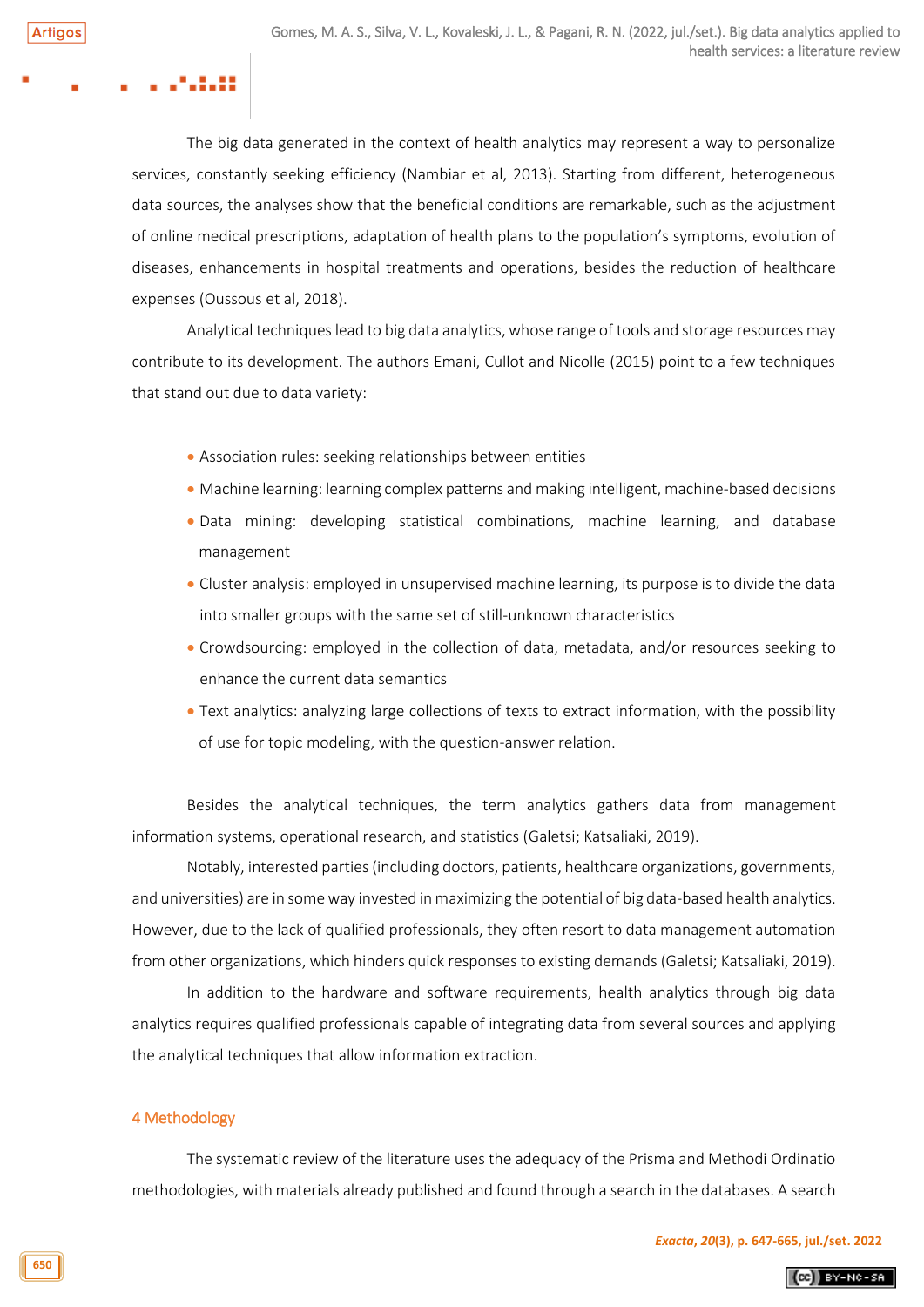using keywords without time restrictions due to the limited phenomenon of the study. The results included published articles, which were identified to verify whether they met the research question and the phenomenon studied. The intention of the systematic literature review is to find variables that can be analyzed in a given context, taking into account the research question. Developed by Pagani, Kovaleski, Resende, (2015), the Methodi Ordinatio it was applied to classify articles by scientific research, taking into account the impact variables, year of publication and number of citations.

Aiming to compose a portfolio of papers promoting new reflections, this study restricted itself to finding publications that specifically approach health analytics and big data analytics. Its strategy was based on stages that concisely enabled the fulfillment of the research problem:

1st stage: establishing the research purpose – understanding the concepts and evolution of big data analytics applied to health analytics.

2nd stage: defining the keyword combination – health analytics, big data analytics.

3rd stage: selecting the databases for the investigation  $-$  Science Direct, Scopus and Web of Science.

4th stage: selecting the time restrictions for the search - 2015 to 2020.

5th stage: selecting the publication types – papers and conference papers.

The following section exhibits the papers found, discussing the techniques employed and the contexts to which they were applied, in addition to how the big data analytics process was established with a link to health analytics.

# 5 Results

Systematizing the relevant findings, the searches on the Science Direct, Scopus and Web of Science databases returned, respectively, 21, 14 and 16 publications that approach the theme at hand. Checking for duplicate results led to the exclusion of 12 works, reaching a portfolio of 37 publications, one of which removed because it was not presented in the event to which it was submitted. Final search in the databases and gross results are described in Figure 1. Afterward, each study was analyzed to scertain specific:

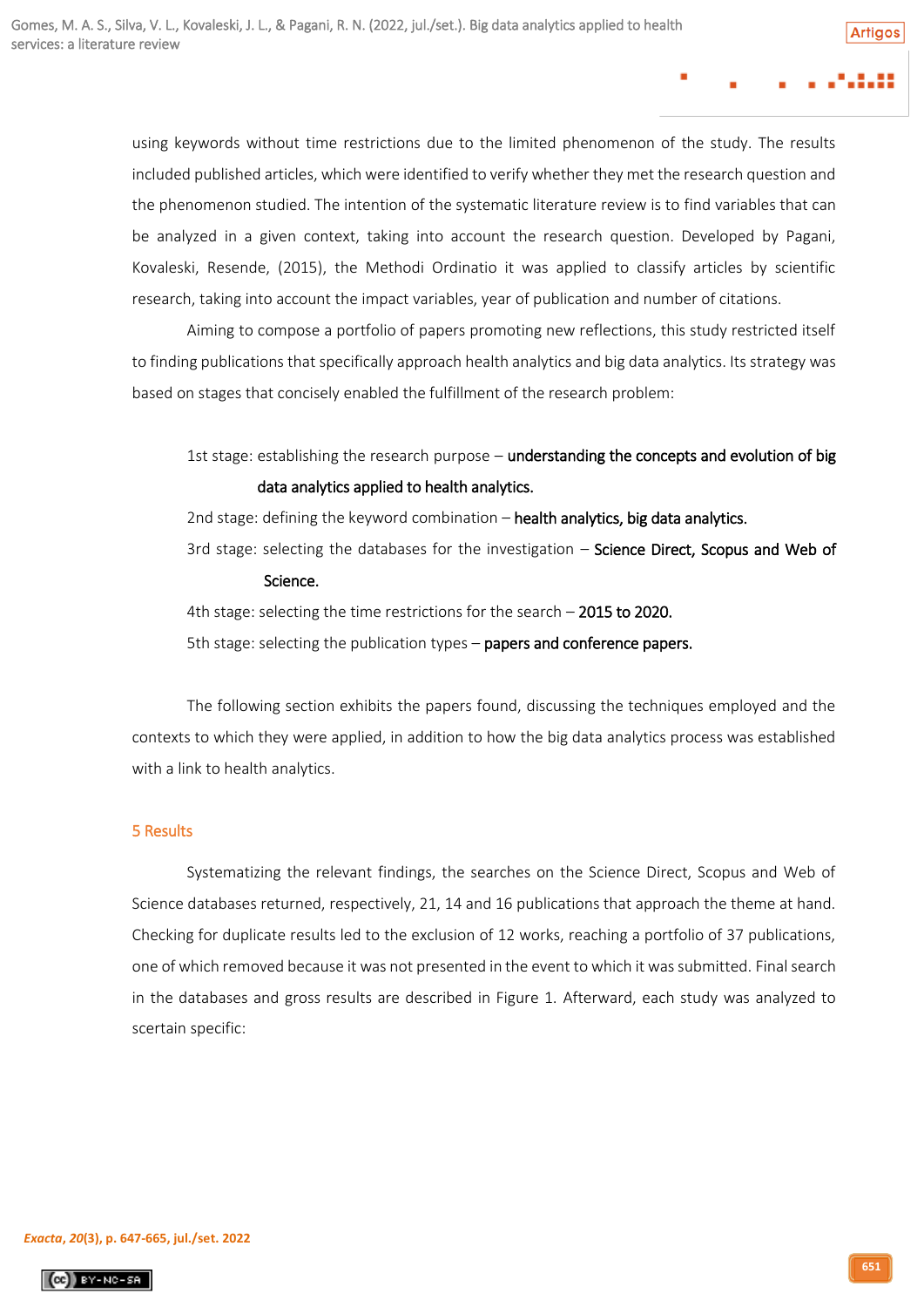# .:.::

# Figure 1

*Flow chart of studies included in the review*



Source: research data (2020).

Afterward, each study was analyzed to scertain specific information, namely:

- Number of publications per year;
- Main authors and their publications;
- Countries that publish about the theme;
- Main journals;
- Field of the study object.

Graph 1 presents the number of publications per year on the Scopus database:

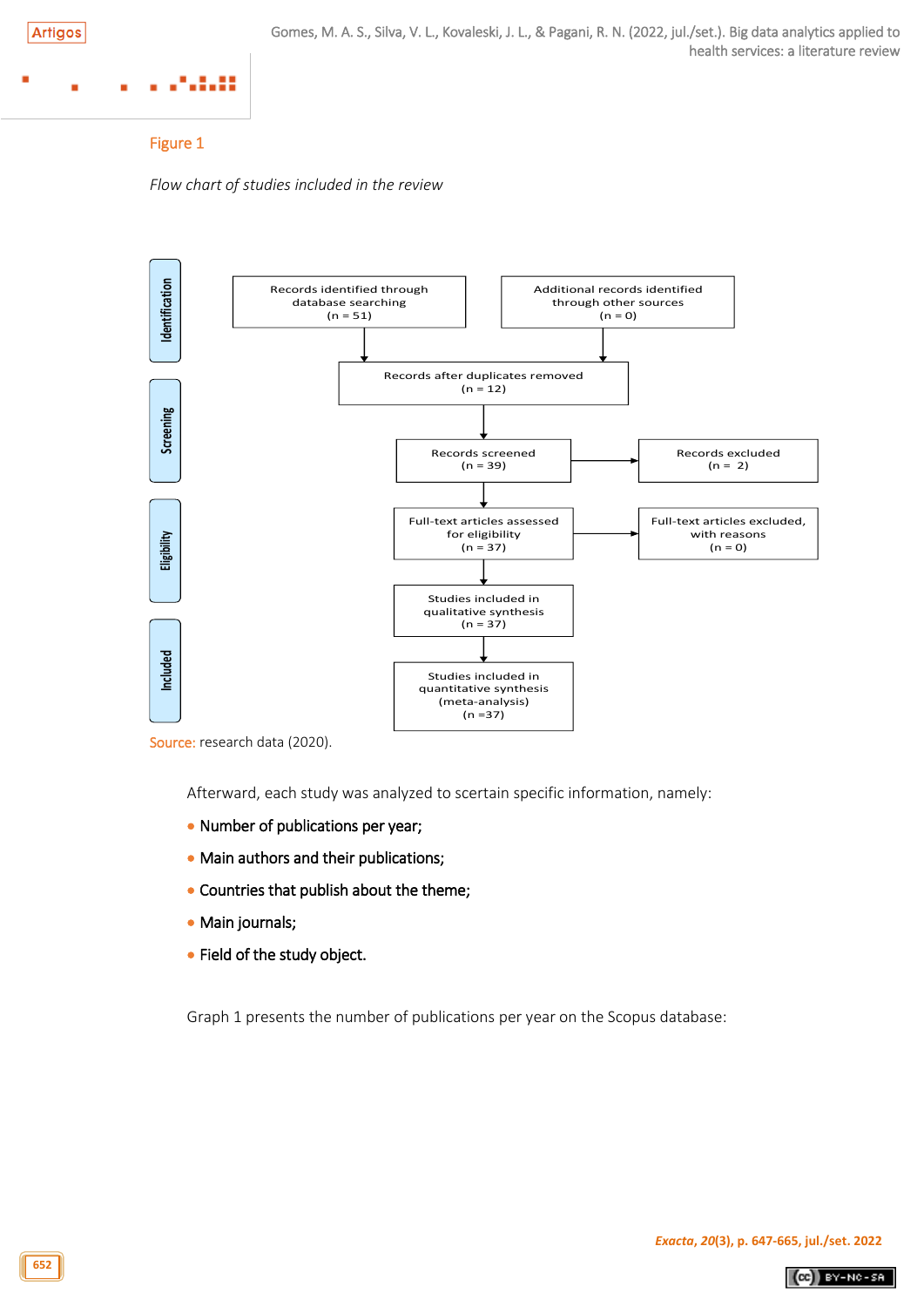# Graph 1



*Number of publications per year*

Graph 2 displays the main authors and their number of publications.

# Graph 2





Source: Research data (2020).

Graph 3 presents the main fields of research development that had studies on the theme published by international journals, pointing to the percentage corresponding to each field.

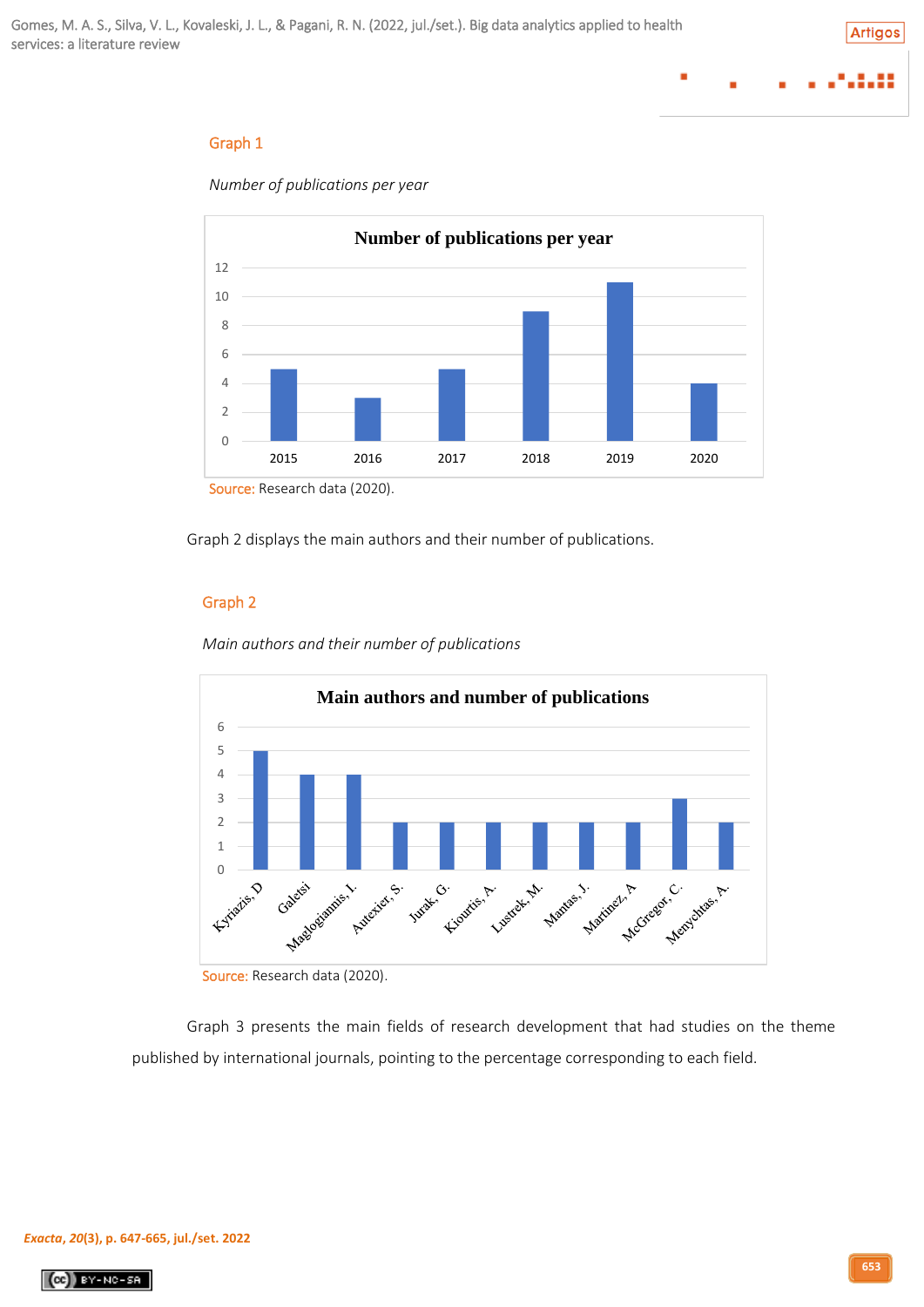# ...

# Graph 3





Table 1 presents the main journals that have published about the research theme. Due to the number of publications found, all of the journals and conferences are listed.

# Table 1

# *Main journals and conferences*

| <b>Main Journals and Conferences</b>                                                           |
|------------------------------------------------------------------------------------------------|
| Big Data Research                                                                              |
| Scientific Reports                                                                             |
| International Journal of Human-Computer Studies                                                |
| Information Processing & Management                                                            |
| Proceedings - IEEE Symposium on Computer-Based Medical Systems                                 |
| 9th International Conference on Information, Intelligence, Systems and Applications, IISA 2018 |
| Proceedings - 2018 IEEE International Conference on Big Data, Big Data 2018                    |
| Journal of the Operational Research Society                                                    |
| Journal of Ambient Intelligence and smart environments                                         |
| Journal of Biomedical Informatics                                                              |
| Health Information and libraries journal                                                       |
| Studies in Health Technology and Informatics                                                   |
| Procedia Computer Science                                                                      |
| <b>IFFF Access</b>                                                                             |
| International Journal of Information Management                                                |
| Social Science & Medicine                                                                      |
| Journal of the American College of Radiology                                                   |
| International Journal of Human-Computer Studies                                                |
| Journal of Infection and Public Health                                                         |
| <b>Clinical Therapeutics</b>                                                                   |
| Pediatric Clinics of North America                                                             |
| <b>Future Generation Computer Systems</b>                                                      |

*[Exacta](http://www.revistaexacta.org.br/)***,** *20***(3), p. 647-665, jul./set. 2022**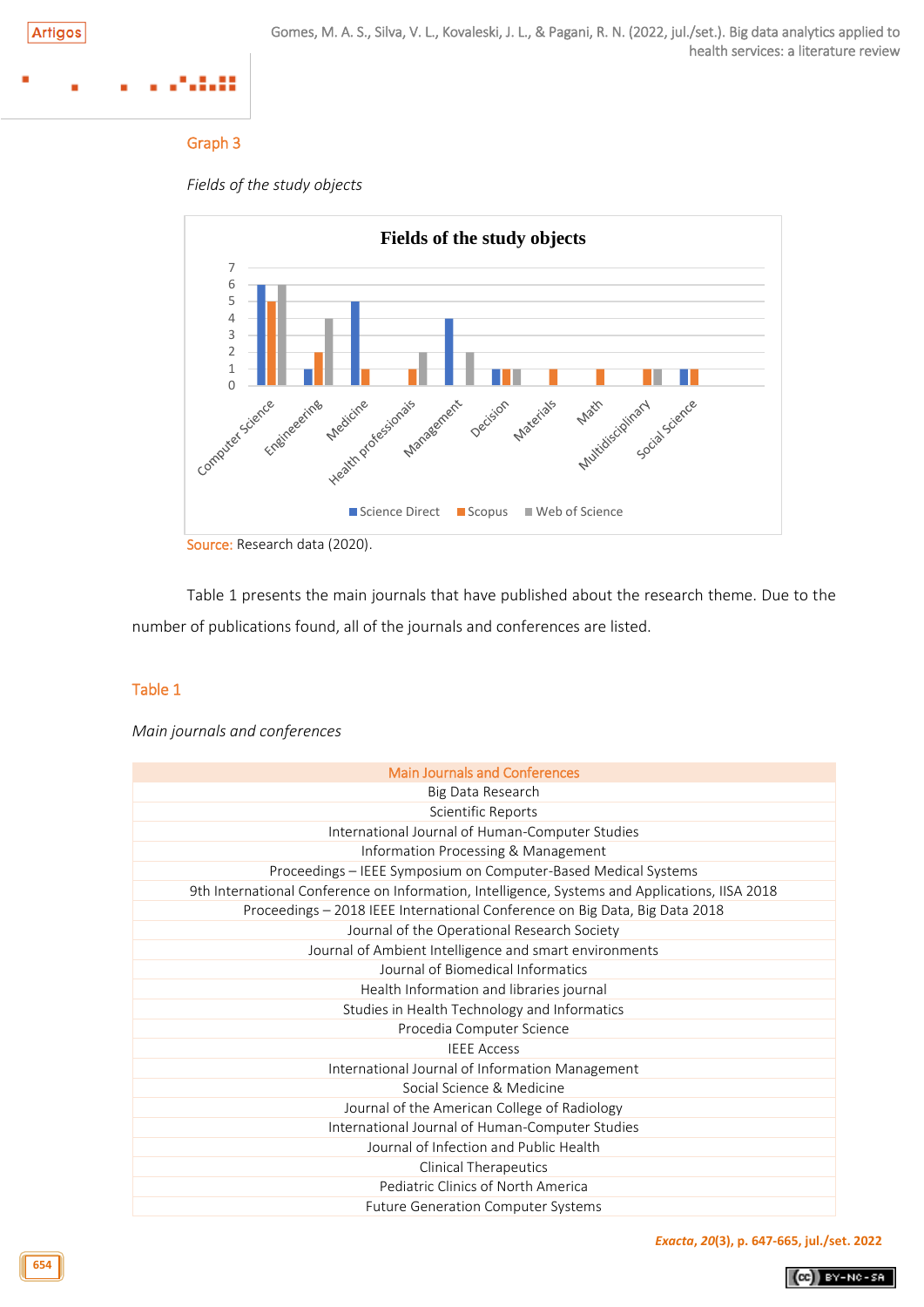Artians

|  |   | . |  |
|--|---|---|--|
|  | . |   |  |

|                       | <b>Main Journals and Conferences</b>                                         |
|-----------------------|------------------------------------------------------------------------------|
|                       | Studies in Health Technology and Informatics                                 |
|                       | Proceedings - IEEE International Congress on Big Data, BigData Congress 2015 |
|                       | Advances in Intelligent Systems and Computing                                |
|                       | Lecture Notes in Computer Science                                            |
|                       | Journal of the American College of Radiology                                 |
|                       | Technological Forecasting and Social Change                                  |
| $\tilde{\phantom{a}}$ | 10000                                                                        |

Source: research data (2020).

#### *5.1 Discussion*

In an initial analysis, the publications found illustrate that the theme itself has been significantly approached over the last five years, highlighting its current relevance due to its relation to computer science. The technological evolution of the use of analytical techniques and big data accompanies fields like engineering, business, and medicine. However, the number of studies decreases considerably when it comes to big data analytics in the health field.

Galetsi, Katsaliaki, Kumar, (2020), in a study published in the International Journal of Information Management, called Big data analysis in the health sector, theoretical framework, techniques and perspectives presented a systematic overview of the literature in order to determine the how big data analities have been able to improve the health domain, supported by resource-based theory to identify the sources of big data and the analytical techniques that allow big data capabilities to create values, using content analysis, present the most popular analytical techniques that scientists use to make meaningful interpretations of data are: modeling, machine learning, data mining, visualization and statistical analysis.

Observing phenomena on social media can contribute to the identification of health behavior in certain localities. Given this, Nhuyen et al., (2020) presents and proposes the application of statistical resources built on primary resources to predict health indexes at the health care level. county, entitled Using spatiotemporal distribution of geocoded Twitter data to predict US county-level health indexes indexed in the journal Future Generation Computer Systems.

Prepared by Stephaine, Sharma (2020) entitled Digital health eco-systems: An epochal review of practice-oriented research, this paper presents a historical review of the research literature on practice-oriented digital health ecosystems, in the period 1998-2018 along with monitoring the evolution of digital health and developments evident in the field - crucial steps to gain an understanding of the key issues surrounding healthcare delivery, published in the International Journal of Information Management.

Galetsi, Katsaliaki, Kumar, (2019) developed a study based on a literature review entitled Values, challenges and future directions of big data analysis in health: a systematic review, published in the journal Social Science & Medicine whose objective was to systematically review 804 publications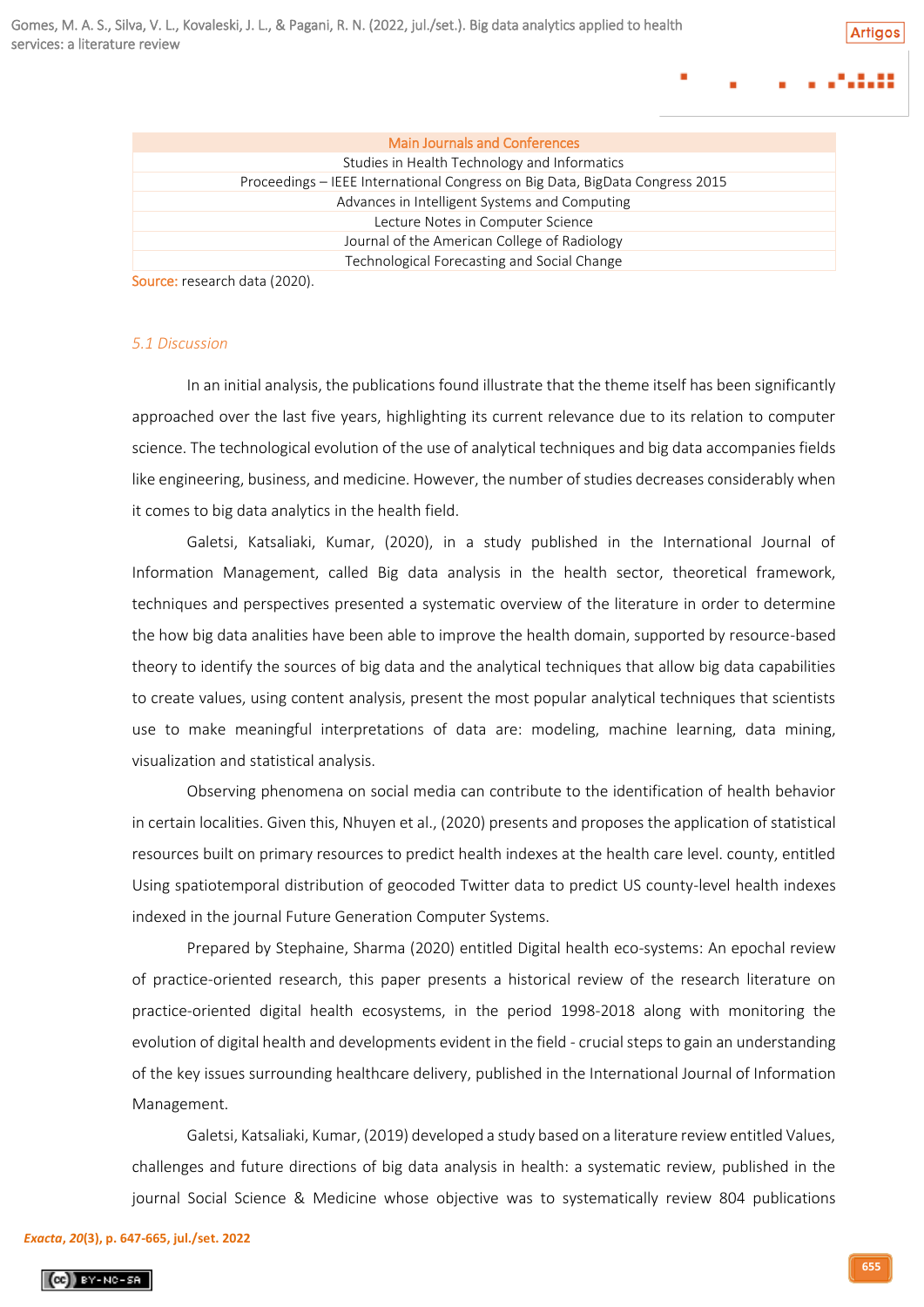**Artigos** 

academic studies related to big data analysis in health, in order to identify the organizational and social values together with the associated challenges. Organized methodologically by (PRISMA), the relevant findings, mainly values created, are the development of analytical techniques that provide personalized health services to users and support human decision making through automated algorithms, challenging the issues of power in the medical relationship -patient and creating new working conditions.

One of the initial challenges is the availability of the variety of data that circulates in this environment. Focusing on that matter, the investigation of Zhou et al, (2019), published by the journal Scientific Reports, selected the Biobank in the United Kingdom as its object of analysis. It is a database of the National Health Service that provides valuable information about human health divided into data related to demographics, health, and diseases.

The authors sought to develop the analytical technique of machine learning geared toward the main determining factors of mental illnesses, with a specific focus on depression. Other analytical challenges included resource selection, data harmonization, and data analysis.

The analysis of the information from the Biobank employed demographic, clinical, biological, and genomic data, as well as data from questionnaires and images, specifically magnetic resonance, comprising 3,297 morphometric measurements. Afterward, it developed a decision support system to detect and prevent common diseases.

Publishing at the Proceedings – IEEE Symposium on Computer-Based Medical Systems, Mcgregor and Majola, (2019) approached traditional male circumcision and how health analytics with a cloud-based service may help save lives and preserve customs. The authors proposed a platform that aids in the collection of physiological data, supporting real-time decision-making and providing information about conditions that may develop during the process. Every initiative is related to big data analytics, given that a repository is constructed.

The expository assessment of health data supports the analysis of the relations between negative health effects and the levels of environmental factors. Alkobaisi et al, (2019) applied predictive and expository analysis to conduct the simultaneous monitoring of behaviors and mobility beyond the measurement of environmental conditions to determine their impact on human health. Their purpose was to promote management guided by health surveillance. The authors presented a framework that combines expository analysis and health analytics, displaying their managerial processes and underlying concepts. The study focused on asthma development influenced by environmental conditions.

Blanford (2019) in his work entitled HCI for health and wellbeing: Challenges and opportunities where it presents environments of interactive technologies in health, users and uses, and interdependencies between them, published in the International Journal of Human-Computer Studies, a literature review was developed, highlighted opportunities and challenges for the application of HCI methods in the design and implementation of digital health technologies.

 $(G)$  BY-NC-SA

**656**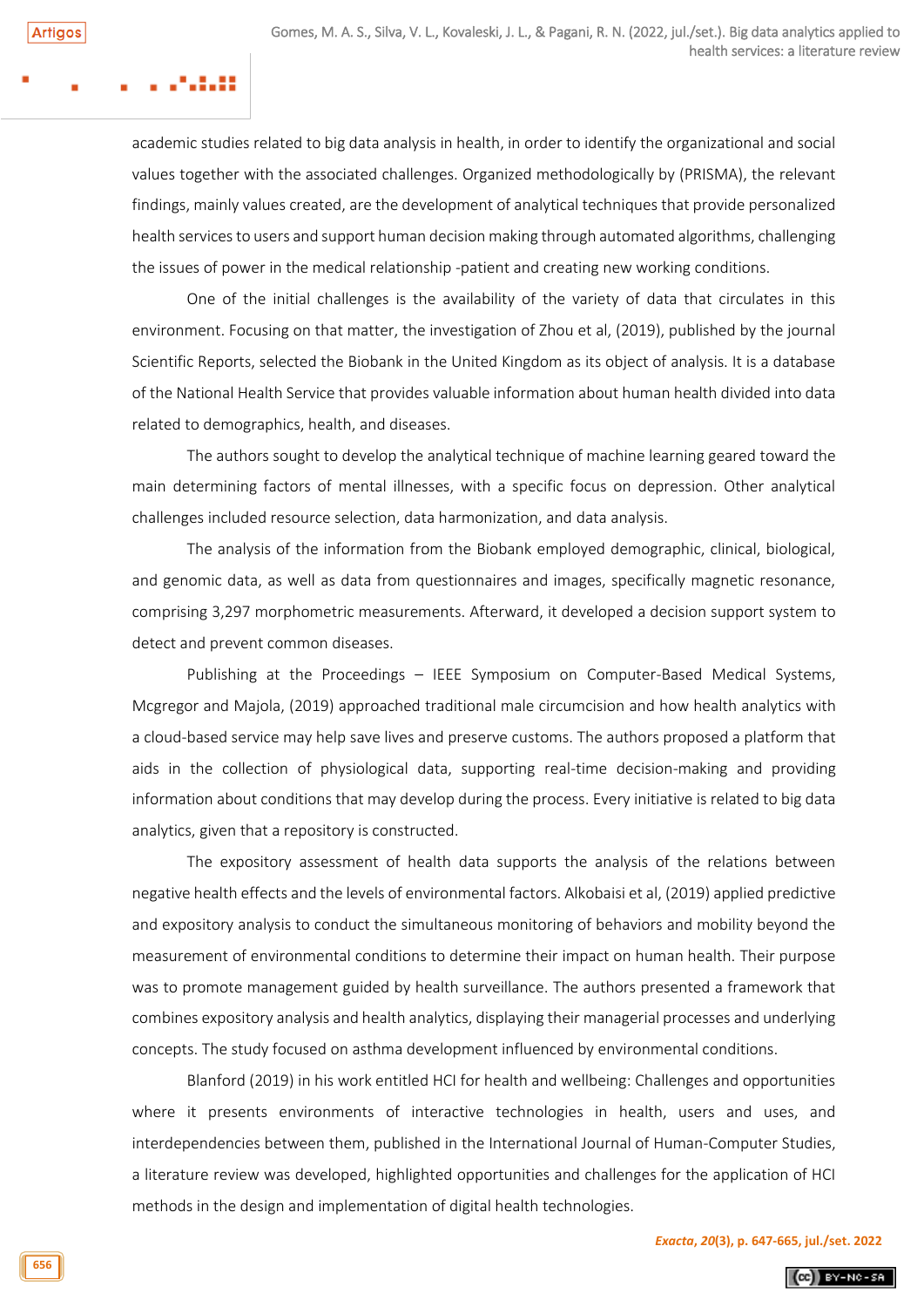Holistic health records and big data analytics were discussions presented by Gallos et al, (2019) in their paper published in the journal Studies in Health Technology and Informatics. The authors demonstrated the use of big data techniques in the stored data, that is, in holistic health records. The correlations and extractions from different data sources may be employed by different analyses, such as risk analysis, path mining, prediction, and causal analysis.

Galetsi and Katsaliaki, (2019) published a literature review about big data analytics and health analytics in the Journal of the Operational Research Society, a journal with an impact factor. In summary, the authors created profiles to provide a general view of the publishing dynamics of big data analytics in the field of health and discuss related examples based on the literature review.

The same authors developed a bibliometric study about big data applied to health analytics, seeking to report the new systems and tools of information technology attained by the literature. They highlighted the context in which those studies are developed and published, pointing to the United States as the leading country in the research development. The authors also drew attention to other nations and research institutes, especially in the fields of medicine and computer science. Finally, they pointed out that several interested parties appear, emphasizing the patient as the beneficiary of this relation between big data analytics and health analytics.

Technological Forecasting and Social Change a relevant journal in the field of technological research published a study entitled An empirical study of patients' privacy concerns for health informatics as a service, developed by Xu (2019) empirically tested a developed model that examines predictors and consequences of patients' concerns about the privacy of information in HIaaS (health informatics and cloud computing). Considering that each aspect of the HIaaS application has the possibility of raising concerns about the privacy of information for users, we formulate the hypothesis of the antecedents of concerns with six dimensions privacy, including privacy awareness (individual level), perceived informativeness (service level), information sensitivity (information contingency), social norm privacy (socio-relational level), regulatory expectations (macro-environmental level) and importance transparency of information (level organizational).

Research presented in the journal Information Processing & Management, by authors Saggi, Jain, (2018) presents a comprehensive set of realistic analysis of the implementation of successful big data analysis in companies, yet still provide an overview of the architecture of the BDA, including six components, namely:

#### *[Exacta](http://www.revistaexacta.org.br/)***,** *20***(3), p. 647-665, jul./set. 2022**

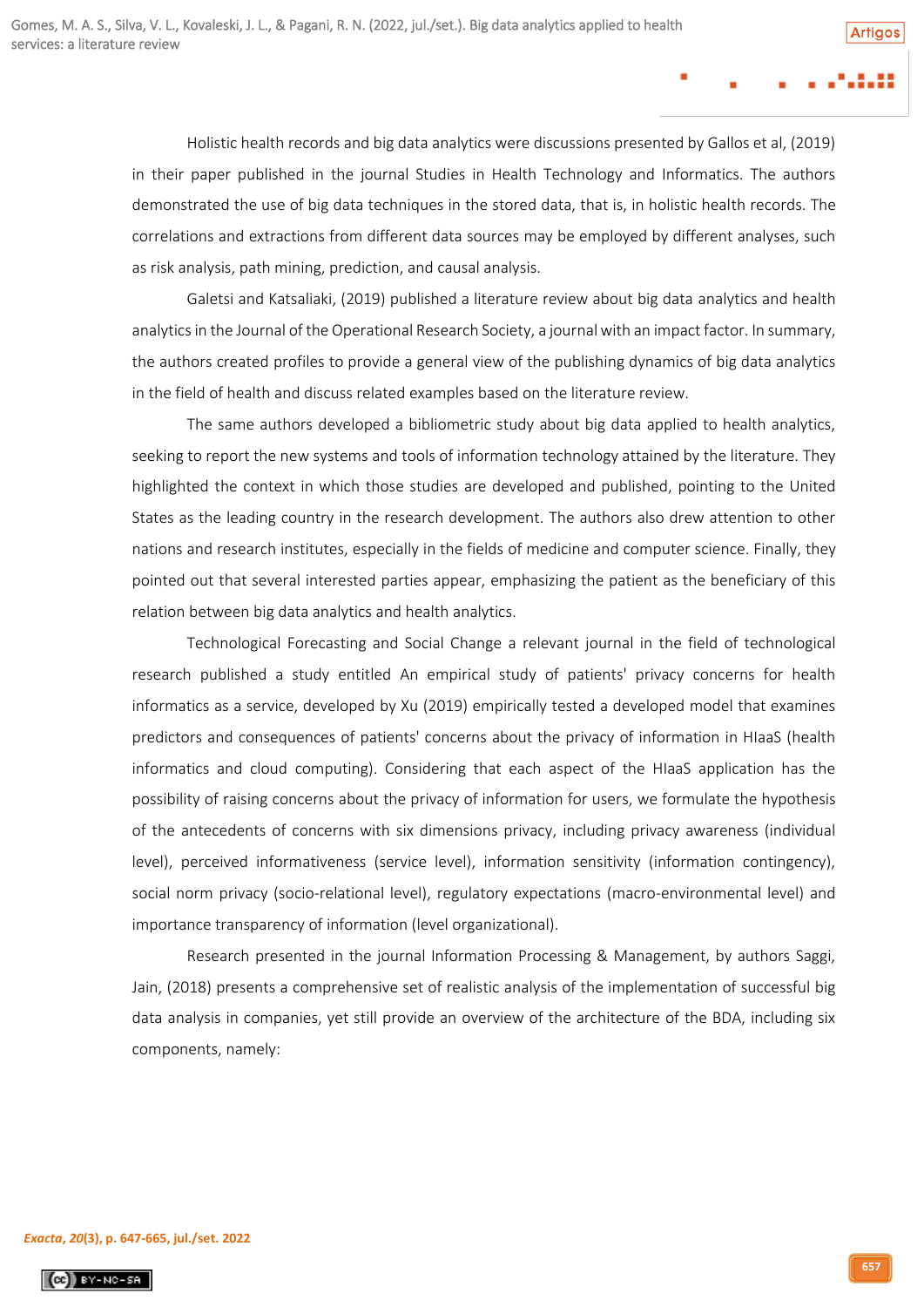- 1. Data generation,
- 2. Data acquisition,
- 3. Data storage,
- 4. Advanced data analysis,
- 5. Data visualization and
- 6. Decision making

In this work, seven V 's characteristics of big data are presented, being Volume, Speed, Variety, Valency, Veracity, Variability and Value.

Developed by Alharthi (2018), this review presents the current state of knowledge about "big data" and predictive analysis approaches in the health sector. Application-specific case studies currently in effect in the for-profit business sector are presented to help consider what may be possible in specific health applications, finally highlighting the unique challenges inherent in the development and application of predictive health analytic applications effective in Saudi Arabia, where progress towards a unified electronic medical record system has been slow and limiting the scalability of decision making, called Healthcare predictive analytics: An overview with a focus on Saudi Arabia released in the Journal of Infection and Public Health.

Bathazar et al., (2018), Protecting Your Patients' Interests in the Era of Big Data, Artificial Intelligence, and Predictive Analytics, published in the Journal of the American College of Radiology addresses the main principles of the structures applicable in the imaging environment and radiology, explored known problems in dealing with big data and machine learning in healthcare, examined the perspectives of key stakeholders, especially for healthcare professionals, and needed to embark on their own big data and artificial intelligence ventures.

Health management and policy-making in public health based on big data analytics were approached by Moutselos, Kyriazis, Maglogiannis, (2018) in their work published at the 9th International Conference on Information, Intelligence, Systems and Applications IISA 2018. The authors developed a conceptual model of a modular web environment that aims to explore health data and preexisting knowledge of public health policy models. They considered mechanisms of prediction, causal analysis, and risk.

Health analytics and its tools were concerns listed by Moutselos, Kyriazis, Diamantopoulou and Maglogiannis, (2018). In their work, presented at the Proceedings – IEEE International Conference on Big Data, Big Data 2018, the authors pointed out that the tools are dissociated from the database and user interface. The initiative offers a process of modification and construction of new health policy models based on the association of health analytics tools.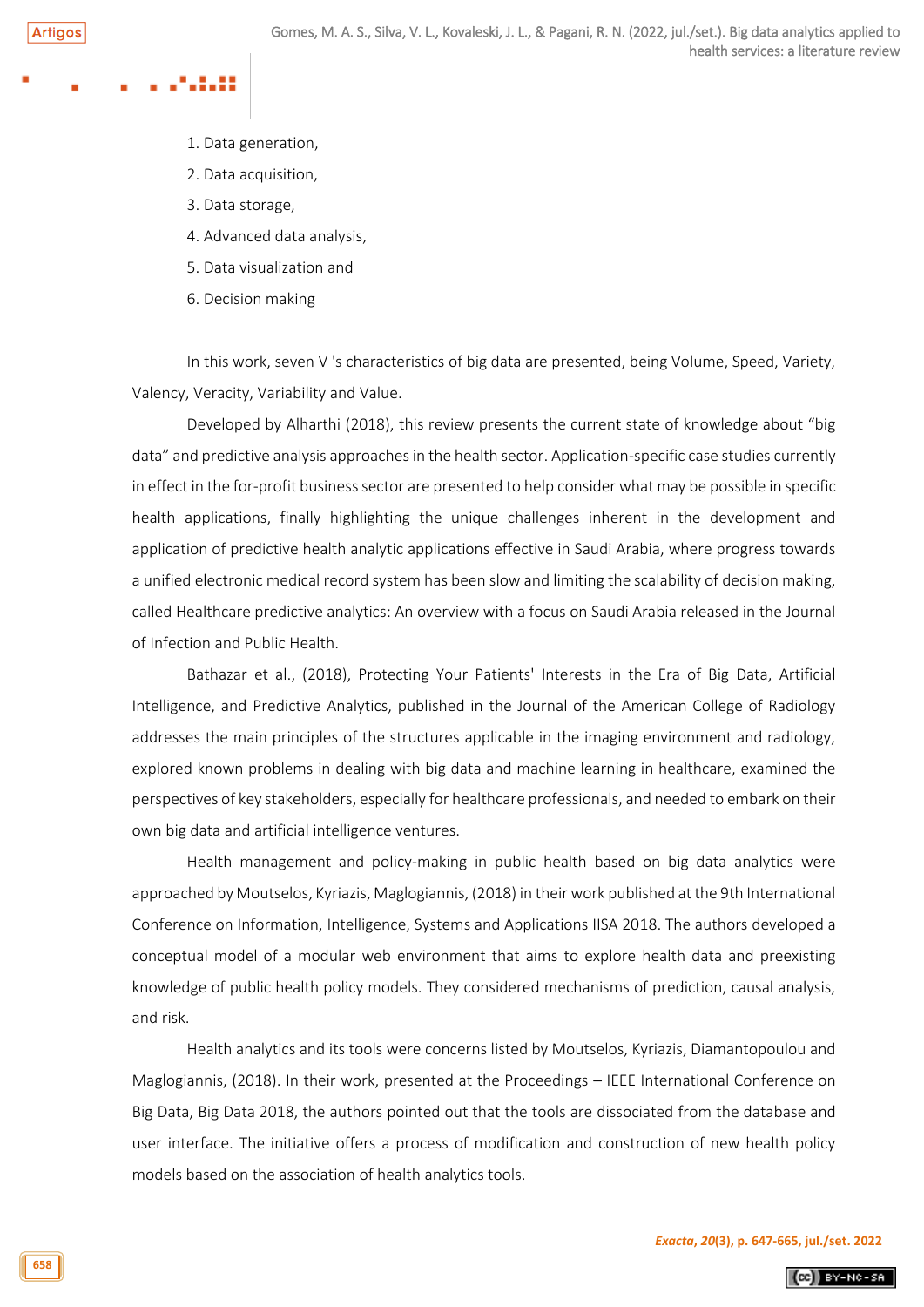Electronic health records and the application of analytical tools focused on enhancing the work of healthcare professionals comprised the objective of the paper authored by Khennou, Khamlichi and Chaoui, (2018) published in the journal Procedia Computer Science. The authors explored, with prediction and adaptation, the analytical tools applied to electronic health records seeking to achieve new perspectives of the patient based on the healthcare professionals. However, the exploration of this resource is modest.

Harerimana, Jang, Kim and Park, (2018) in a paper published by the journal IEEE Access, highlighted the concept of internet of medical things. The authors focused on technological aspects, considering challenges, data sources, technologies, and orientation of big data analytics. They encourage the production of an integrated analytical health app geared toward analyzing the vast availability of existing data.

The health activities and their operationalization depend on solutions that process a large amount of data; therefore, the authors Pashazadeh, Navimipour (2018) developed a study entitled Big data handling mechanisms in the healthcare applications: A comprehensive and systematic literature review indexed in the Journal of Biomedical Informatics its goal is to provide the comprehensive, detailed and systematic study of cutting edge big data mechanisms related to healthcare applications in five categories, including machine learning, cloud based, heuristic based, agent based and hybrid mechanisms.

Supported by the development of a semantic extraction framework and the assessment of risk factor feelings based on machine learning algorithms aimed at a cardiovascular disorder, the vector support machine structure stood out, a study published in the journal Computers in Biology and Medicine by the authors Sabra, Malik, Alobaidi (2018), entitled Prediction of venous thromboembolism using semantic and sentiment analyzes of clinical narratives.

Concerned with the service quality and the efficiency and sustainability of the healthcare and social assistance systems, big data analytics and its technologies can potentially process and analyze these data in order to produce relevant ideas and aid the decision-making process.

Report the main dimensions of hemorrhagic dengue provide unified access to health records with all information about the patient's health determinants, yet present the current and future potential applications to gain a new understanding of the patient's health through big data and modeling tools are the object of study by authors Cano et al., (2017) entitled Perspectives on Big Data applications of health information published in Current Opinion in Systems Biology, in terms of findings, latent sources of information on health determinants of the patient are highlighted and potential strategies are proposed within a digital health framework that aims to support the emerging requirements of medicine. The development of risk assessment and risk stratification models for patient health, integrating health information from informal care, formal health and biomedical research, while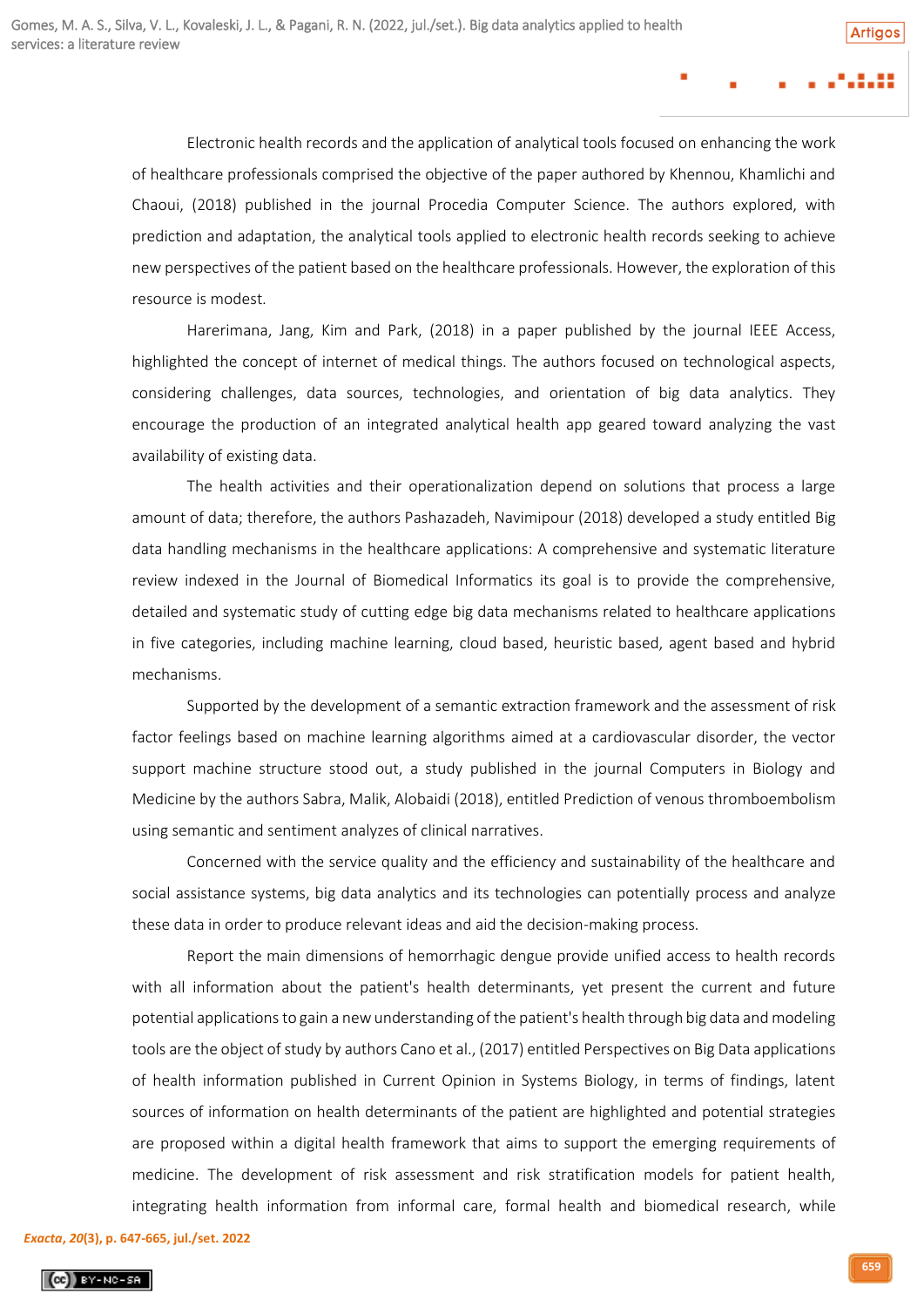creating new knowledge about the mechanisms of the disease at a time when strategies are deliberate and intended.

Gonzalez, Vilar and Lupianez-Villanueva, (2017) presented a paper about computer-based medical systems at the Proceedings – IEEE Symposium on Computer-Based Medical Systems. Their purpose was to present a methodology to approach big data analytics geared toward integrated caretaking.

At the same IEEE Symposium mentioned above, Balaji, Patil and Macgregor, (2017) presented the Artemis project applied to a hospital in Toronto, Canada, involving big data analytics employed to feed the system of clinical decision support. The authors revealed opportunities and challenges related to intensive pediatric care, seeking to improve medical care in low-resource locations based on remote, real-time patient monitoring.

Personalized healthcare based on health policies and big data analytics applied to holistic records were the focus of the study conducted by Kbioassist, (2017), published by the journal Studies in Health Technology and Informatics. Based on the Crowd health approach, it pointed to health determinants and holistic health records, grouped into clusters considering the clinical, social, and human context of the population segments, producing collective knowledge about different factors.

Assessing the Quality of Service Using Big Data Analytics: With Application to Healthcare prepared by researchers Batarseh, Latif, (2016) and published in the magazine Big Data Research, the focus of the study is on the analysis of big data is applied to health data highlighting the different data sources from which they can contribute to new quality insights and apprehend best field practices using new health-specific big data tools, in particular by focusing on the data life cycle in the organizational environment.

Concern with patients with systemic lupus erythematosus (SLE), Kan et al., (2016) presented a study in the journal Clinical Therapeutics, entitled Longitudinal Treatment Patterns and Associated Outcomes in Patients With Newly Diagnosed Systemic Lupus Erythematosus, its objective is focused on complexity treatment process, with a wide range of commonly prescribed drugs. The objectives of this study were to identify longitudinal treatment patterns in patients with incident SLE and to estimate the associations of treatment patterns with clinical and economic results.

Prescriptive analysis applied to data processing is the objective of the study developed by Poornima, Pushpalatha, (2016) published in the International Journal of Intelligent Networks, to optimize decision making based on prescriptive analysis are explored from comparative studies, demonstrating the efficiency in a context of big data analysis, however, has no specific focus on health data or organizations.

Titled Big Data and Predictive Analytics: Applications in the Care of Children, published by Pediatric Clinics of North America, Suresh (2016), presents research on the combination of big data and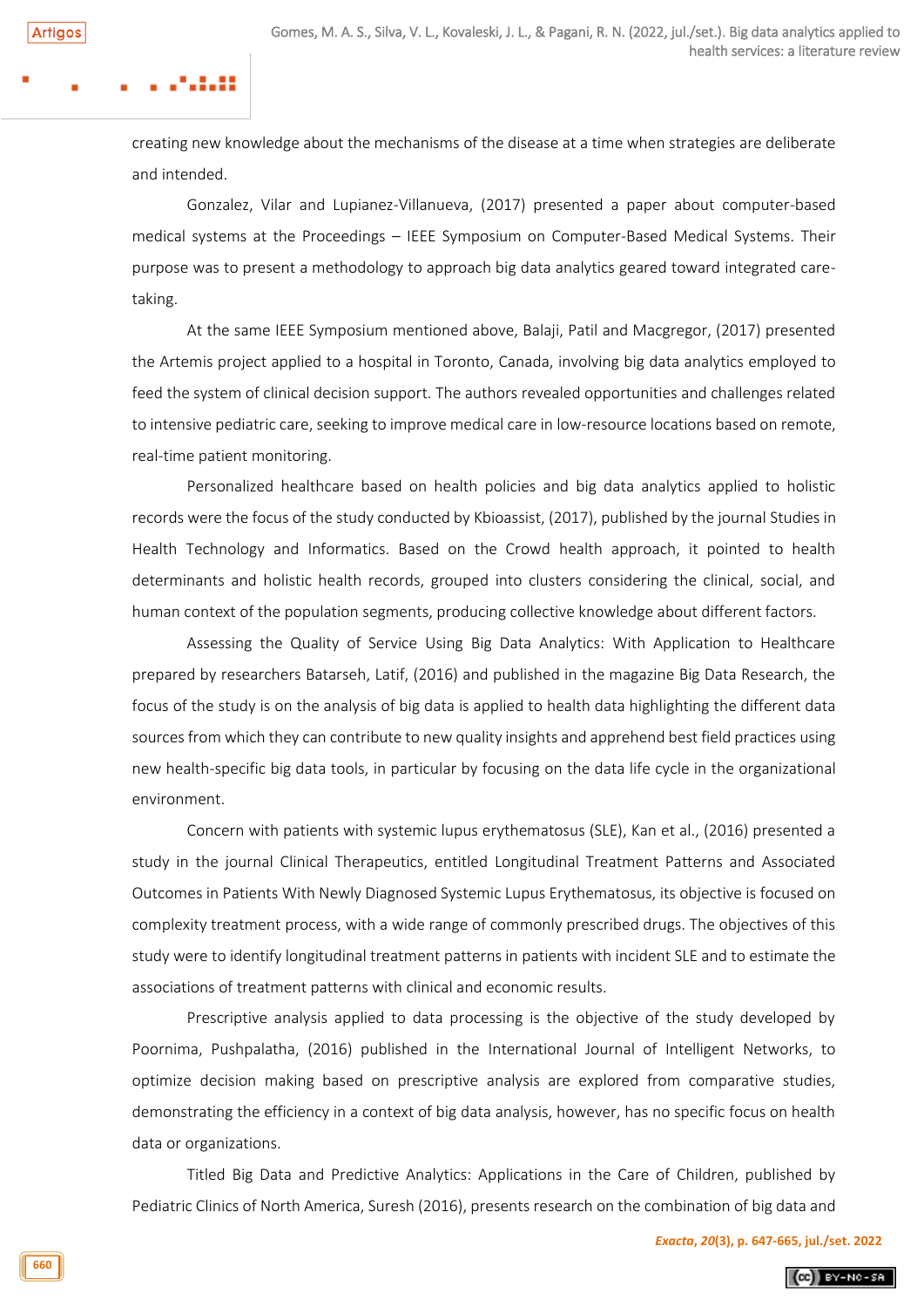predictive analysis for treatments that work specifically for individual children, yet provide the ability to prescribe drugs that work for each individual and are not generalized data just because that drug works for most people, highlight the role of the patient and family and collaborative terms.

At the Proceedings – IEEE International Congress on Big Data, Big Data Congress 2015, the authors Abusharekh, Stewart, Hashemian and Abidi, (2015) published their investigation, in which they presented a big data-based health analysis represented by the H-drive platform, an environment of inference and visualization for data integrity reconciliation. This platform is a work environment that provides analytical experiments and complex analyses of health data, aiming for evidence-based decision-making. The authors reported the case of a pathology laboratory, whose performance is described in operational terms.

Published in the journal Advances in Intelligent Systems and Computing, the paper of Kakhki, Singh and Loyd, (2015) focused on patient activation, that is, patients who perform an active role in their health management and care with the perception of confidence in their capability to manage their health. The authors discussed this aspect considering big data analytics to identify, monitor, and enhance the health organization in patient activation, promoting health analytics.

Considering the mobile technologies utilized by individuals, Wlodarczak, Soar and Ally, (2015) associated the analysis of behavioral data as a method through which personalized healthcare and monitoring become tools to improve the quality of healthcare. Employing mobile phones, the behavioral analysis developed a social sensor fed automatically with daily data, which were analyzed through techniques of machine learning, data mining, and predictive analysis. These techniques identify atypical behaviors and the initiatives that health centers may develop.

The same authors also highlighted, in another publication with the same research object, that reality mining enables monitoring, a method that may follow the aging of the population and reduce impacts in medical care cases. Reality mining contributes to the predictability of a population in the event of an epidemic.

Comprising diverse techniques in different contexts, big data analytics applied to health analytics may significantly contribute to stages like diagnosis, treatment, and monitoring of several diseases. Information technology improves medical decisions in terms of time, cost, and options, considering the relations between data produced and inferred from different sources, enabling a better way to conduct and manage healthcare.

### 6 Final considerations

Fulfilling its purpose, this paper explored the concepts and evolution of health analytics based on big data analytics. Nations that have a wide-coverage healthcare system may employ big data

### *[Exacta](http://www.revistaexacta.org.br/)***,** *20***(3), p. 647-665, jul./set. 2022**

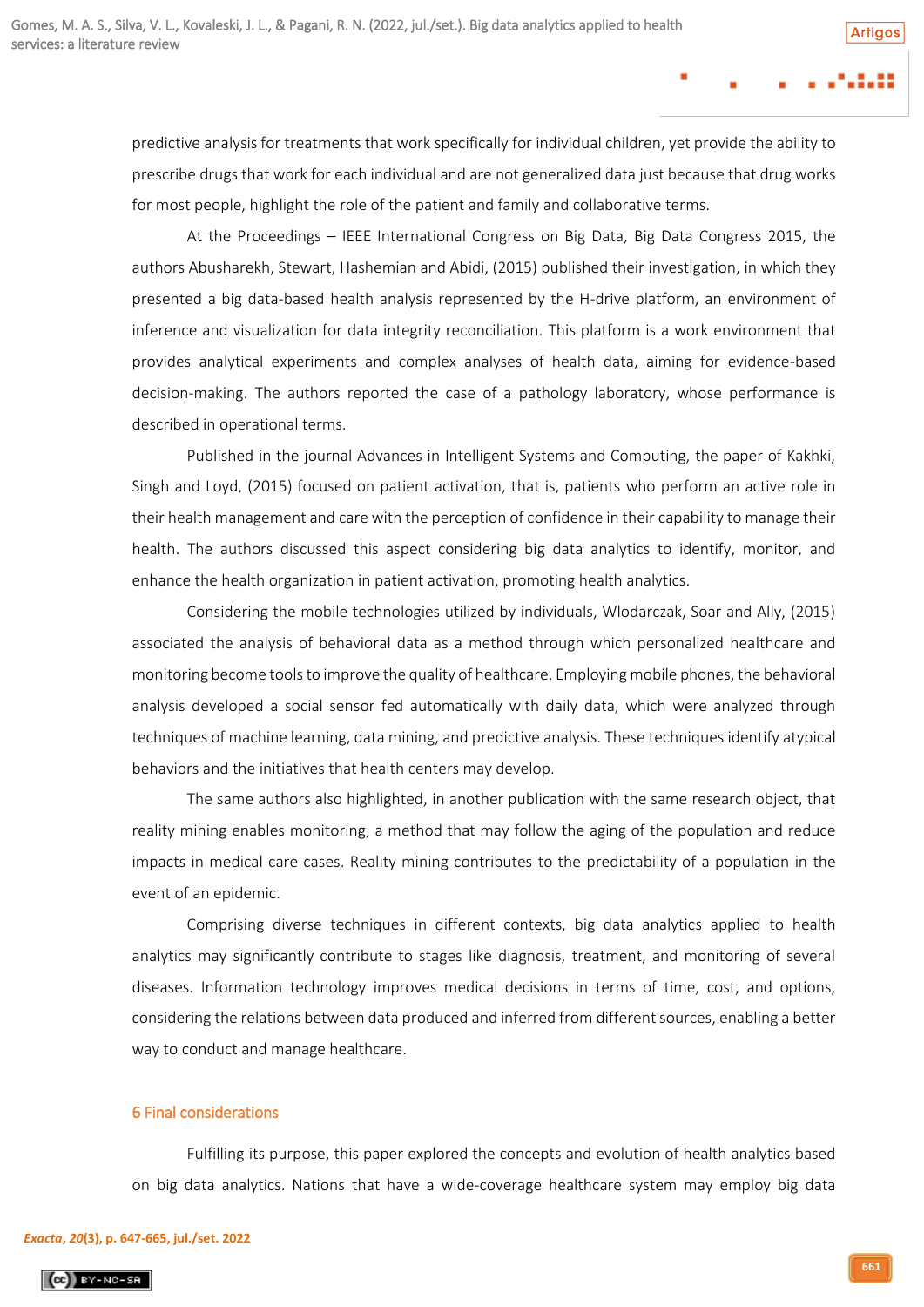### . . . . . . . .

analytical techniques to guide health analytics focusing on the operational and strategic aspects of health policies.

The examined publications revealed significant aspects represented by technology, applied context, and analytical techniques, as well as their relation to patient treatment and management, providing healthcare professionals with analyses of cause, risk, prediction, electronic records, and decision-making support.

The contexts to which big data analysis was applied included hospitals, pathology laboratories, patient activation management, integrated care, government health databases, holistic health records and electronic health records.

The analysis of all publications indexed in the Science direct, Scopus and Web of Science database with the keywords health analytics and big data analytics showed that the number of publications is small due to the complexity of the problem, however an evolution in the investigations is being perceived from 2018, a limitation presented is the behavior of keywords in the databases containing themselves in the analytical context, in addition, few articles were published in journals with a high impact factor, which is an opportunity for researchers develop new investigations on the subject.

The challenge of health analytics based on big data analytics lies in the complexity of data from different sources. However, it is possible to establish health analytics in systems that complement the central one, enabling the application of analytical techniques capable of influencing the time of treatment and the decisions involved in patient management.

#### References

- Alkobaisi, S., Bae, W. D., Horak, M., Narayanappa, S., Lee, J., AbuKhousa, E., ... & Bae, D. J. (2019). Predictive and exposome analytics: A case study of asthma exacerbation management. Journal of Ambient Intelligence and Smart Environments, (Preprint), 1-26. <https://doi.org/10.3233/AIS-190540>
- Abusharekh, A., Stewart, S. A., Hashemian, N., & Abidi, S. S. R. (2015, June). H-DRIVE: A Big Health Data Analytics Platform for Evidence-Informed Decision Making. In 2015 IEEE International Congress on Big Data (pp. 416-423). IEEE.<https://doi.org/10.1109/BigDataCongress.2015.68>
- Balaji, S., Patil, M., & McGregor, C. (2017, June). A cloud based big data based online health analytics for rural nicus and picus in india: Opportunities and challenges. In 2017 IEEE 30th International Symposium on Computer-Based Medical Systems (CBMS) (pp. 385-390). IEEE. <https://doi.org/10.1109/CBMS.2017.112>
- Batarseh, F. A., & Latif, E. A. (2016). Assessing the quality of service using big data analytics: with application to healthcare. *Big Data Research*, *4*, 13-24. <https://doi.org/10.1016/j.bdr.2015.10.001>

 $(Ge)$  BY-NC-SA

Alharthi, H. (2018). Healthcare predictive analytics: An overview with a focus on Saudi Arabia. *Journal of infection and public health*, *11*(6), 749-756. <https://doi.org/10.1016/j.jiph.2018.02.005.>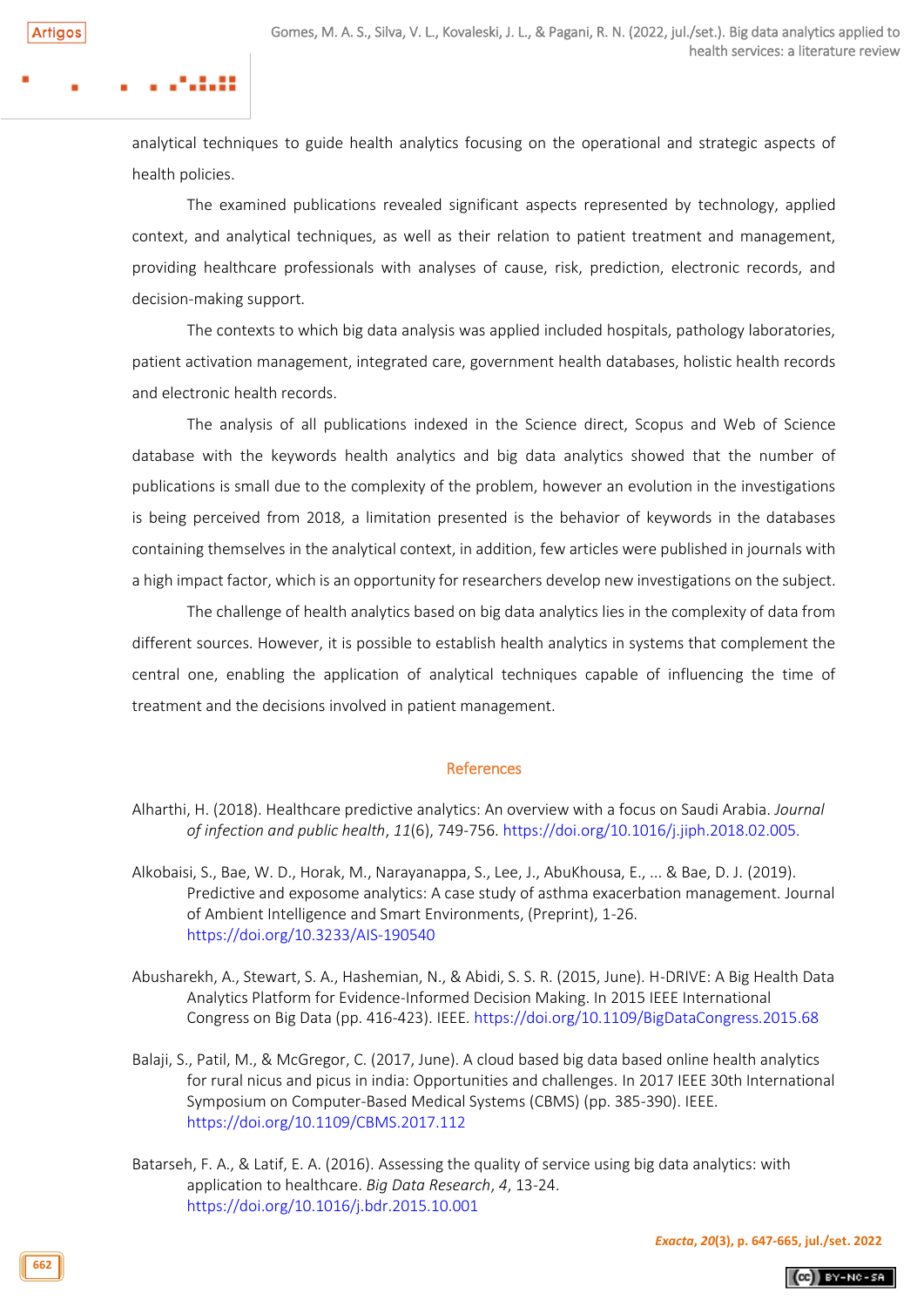- 
- Balthazar, P., Harri, P., Prater, A., & Safdar, N. M. (2018). Protecting your patients' interests in the era of big data, artificial intelligence, and predictive analytics. *Journal of the American College of Radiology*, *15*(3), 580-586[. https://doi.org/10.1016/j.jacr.2017.11.035](https://doi.org/10.1016/j.jacr.2017.11.035)
- Blandford, A. (2019). HCI for health and wellbeing: Challenges and opportunities. *International Journal of Human-Computer Studies*, *131*, 41-51. https://doi.org/10.1016/j.ijhcs.2019.06.007.
- Cano, I., Tenyi, A., Vela, E., Miralles, F., & Roca, J. (2017). Perspectives on big data applications of health information. *Current Opinion in Systems Biology*, *3*, 36-42. <https://doi.org/10.1016/j.coisb.2017.04.012>
- Emani, C. K., Cullot, N., & Nicolle, C. (2015). Understandable big data: a survey. Computer science review, 17, 70-81[. https://doi.org/10.1016/j.cosrev.2015.05.002](https://doi.org/10.1016/j.cosrev.2015.05.002.)
- Galetsi, P., Katsaliaki, K., & Kumar, S. (2020). Big data analytics in health sector: Theoretical framework, techniques and prospects. *International Journal of Information Management*, *50*, 206-216. [https://doi.org/10.1016/j.ijinfomgt.2019.05.003](https://doi.org/10.1016/j.ijinfomgt.2019.05.003.)
- Galetsi, P., Katsaliaki, K., & Kumar, S. (2019). Values, challenges and future directions of big data analytics in healthcare: A systematic review. *Social Science & Medicine*, *241*, 112533. [https://doi.org/10.1016/j.socscimed.2019.112533](https://doi.org/10.1016/j.socscimed.2019.112533.)
- Galetsi, P., & Katsaliaki., & Kumar. (2019). Big Data Analytics in Health: an overview and bibliometric study of research activity. Health Information & Libraries Journal. <https://doi.org/10.1111/hir.12286>
- Galetsi, P., & Katsaliaki., & Kumar. (2019). A review of the literature on big data analytics in healthcare. Journal of the Operational Research Society, 1-19. <https://doi.org/10.1080/01605682.2019.1630328>
- Gandomi, A., & Haider, M. (2015). Beyond the hype: Big data concepts, methods, and analytics. International journal of information management, 35(2), 137-144. <https://doi.org/10.1016/j.ijinfomgt.2014.10.007>
- Gonzalez-Alonso, P., Vilar, R., & Lupiáñez-Villanueva, F. (2017, June). Meeting Technology and Methodology into Health Big Data Analytics Scenarios. In 2017 IEEE 30th International Symposium on Computer-Based Medical Systems (CBMS) (pp. 284-285). IEEE. <https://doi.org/10.1109/CBMS.2017.71>
- Harerimana, G., Jang, B., Kim, J. W., & Park, H. K. (2018). Health big data analytics: A technology survey. IEEE Access, 6, 65661-65678[. https://doi.org/10.1109/ACCESS.2018.2878254](https://doi.org/10.1109/ACCESS.2018.2878254)
- Kakhki, M. D., Singh, R., & Loyd, K. W. (2015). Developing Health Analytics Design Artifact for Improved Patient Activation: An On-going Case Study. In New Contributions in Information Systems and Technologies (pp. 733-739). Springer, Cham. https://doi.org/ [10.1007/978-3-319-16486-1\\_72](https://doi.org/%2010.1007/978-3-319-16486-1_72)
- Kan, H., Nagar, S., Patel, J., Wallace, D. J., Molta, C., & Chang, D. J. (2016). Longitudinal treatment patterns and associated outcomes in patients with newly diagnosed systemic lupus erythematosus. *Clinical Therapeutics*, *38*(3), 610-624. <https://doi.org/10.1016/j.clinthera.2016.01.016>

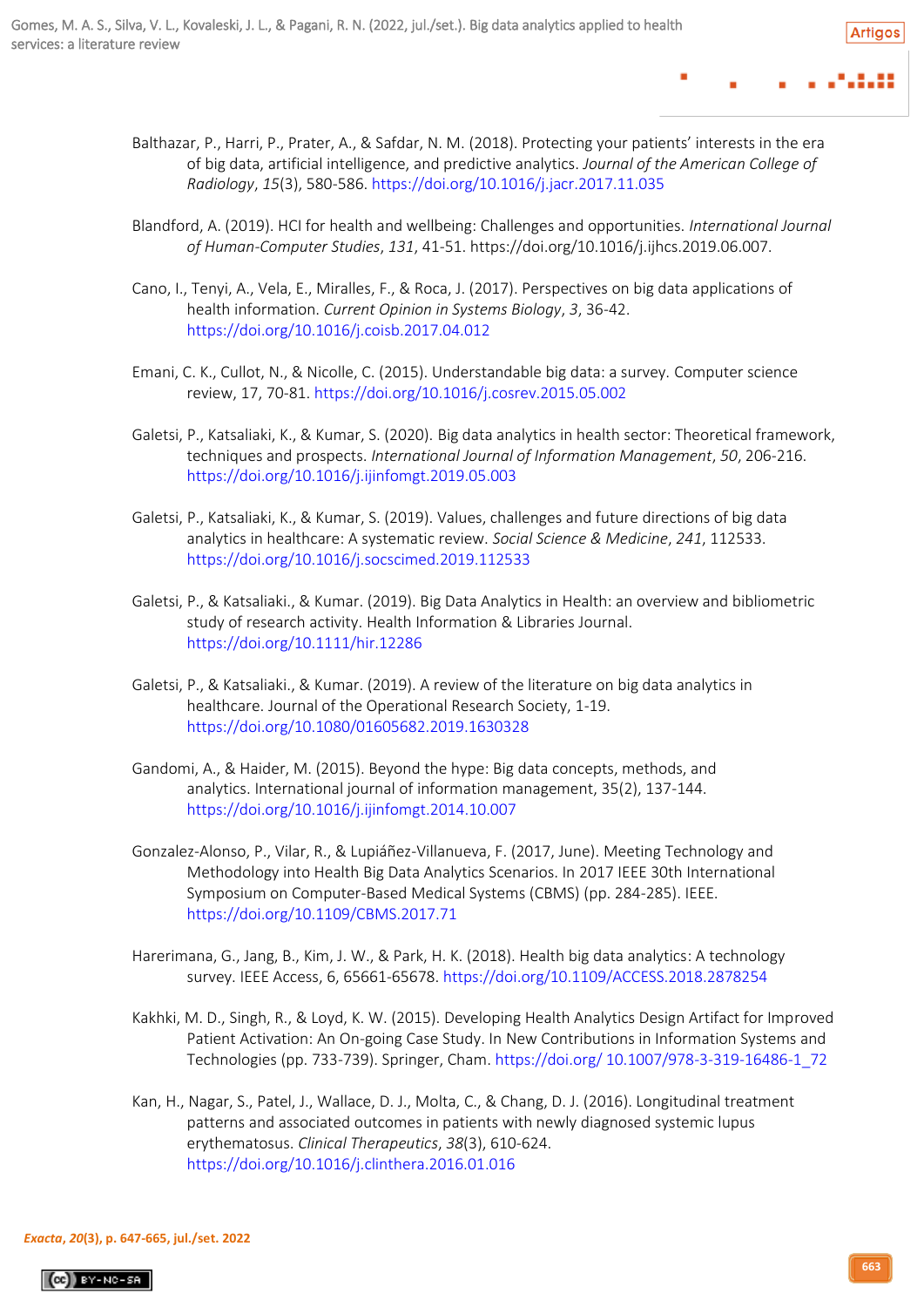......

- kBioAssist, S. (2017). CrowdHEALTH: Holistic Health Records and Big Data Analytics for Health Policy Making and Personalized Health. Informatics Empowers Healthcare Transformation, 238, 19. <http://dx.doi.org/10.3233/978-1-61499-781-8-19>
- Khennou, F., Khamlichi, Y. I., & Chaoui, N. E. H. (2018). Improving the Use of Big Data Analytics within Electronic Health Records: A Case Study based OpenEHR. Procedia Computer Science, 127, 60- 68.<https://doi.org/10.1016/j.procs.2018.01.098>
- Manyika, J. (2011). Big data: The next frontier for innovation, competition, and productivity. [http://www.mckinsey.com/Insights/MGI/Research/Technology\\_and\\_Innovation/](http://www.mckinsey.com/Insights/MGI/Research/Technology_and_Innovation/Big_data_The_next_frontier_for_innovation) [Big\\_data\\_The\\_next\\_frontier\\_for\\_innovation](http://www.mckinsey.com/Insights/MGI/Research/Technology_and_Innovation/Big_data_The_next_frontier_for_innovation)
- McGregor, C., & Majola, P. X. (2019, June). Opportunities for a Cloud Based Health Analytics as a Service for Eastern Cape Initiation Schools in South Africa. In 2019 IEEE 32nd International Symposium on Computer-Based Medical Systems (CBMS) (pp. 531-534). IEEE. <https://doi.org/10.1109/CBMS.2019.00108>
- Moutselos, K., Kyriazis, D., & Maglogiannis, I. (2018, July). A Web Based Modular Environment for Assisting Health Policy Making Utilizing Big Data Analytics. In 2018 9th International Conference on Information, Intelligence, Systems and Applications (IISA) (pp. 1-5). IEEE. <https://doi.org/10.1109/IISA.2018.8633625>
- Moutselos, K., Kyriazis, D., Diamantopoulou, V., & Maglogiannis, I. (2018, December). Trustworthy data processing for health analytics tasks. In 2018 IEEE International Conference on Big Data (Big Data) (pp. 3774-3779). IEEE[. https://doi.org/10.1109/BigData.2018.8622449](https://doi.org/10.1109/BigData.2018.8622449)
- Nambiar, R., Bhardwaj, R., Sethi, A., & Vargheese, R. (2013, October). A look at challenges and opportunities of big data analytics in healthcare. In 2013 IEEE international conference on Big Data (pp. 17-22). IEEE[. https://doi.org/10.1109/BigData.2013.6691753](https://doi.org/10.1109/BigData.2013.6691753)
- Nguyen, T., Larsen, M., O'Dea, B., Nguyen, H., Nguyen, D. T., Yearwood, J., ... & Christensen, H. (2018). Using spatiotemporal distribution of geocoded Twitter data to predict US county-level health indices. *Future Generation Computer Systems*. <https://doi.org/10.1016/j.future.2018.01.014>
- Oussous, A., Benjelloun, F. Z., Lahcen, A. A., & Belfkih, S. (2018). Big Data technologies: A survey. Journal of King Saud University-Computer and Information Sciences, 30(4), 431-448. <https://doi.org/10.1016/j.jksuci.2017.06.001>
- Pagani, R. N., Kovaleski, J. L., & Resende, L. M. (2015). Methodi Ordinatio: a proposed methodology to select and rank relevant scientific papers encompassing the impact factor, number of citation, and year of publication. *Scientometrics*, *105*(3), 2109-2135. [https://doi.org/10.1007/s11192-](https://doi.org/10.1007/s11192-015-1744-x) [015-1744-x](https://doi.org/10.1007/s11192-015-1744-x)
- Pashazadeh, A., & Navimipour, N. J. (2018). Big data handling mechanisms in the healthcare applications: A comprehensive and systematic literature review. *Journal of biomedical informatics*, *82*, 47-62. <https://doi.org/10.1016/j.jbi.2018.03.014>
- Poornima, S., & Pushpalatha, M. (2020). A survey on various applications of prescriptive analytics. *International Journal of Intelligent Networks*, *1*, 76-84. <https://doi.org/10.1016/j.ijin.2020.07.001>

 $(Ge)$  BY-NC-SA